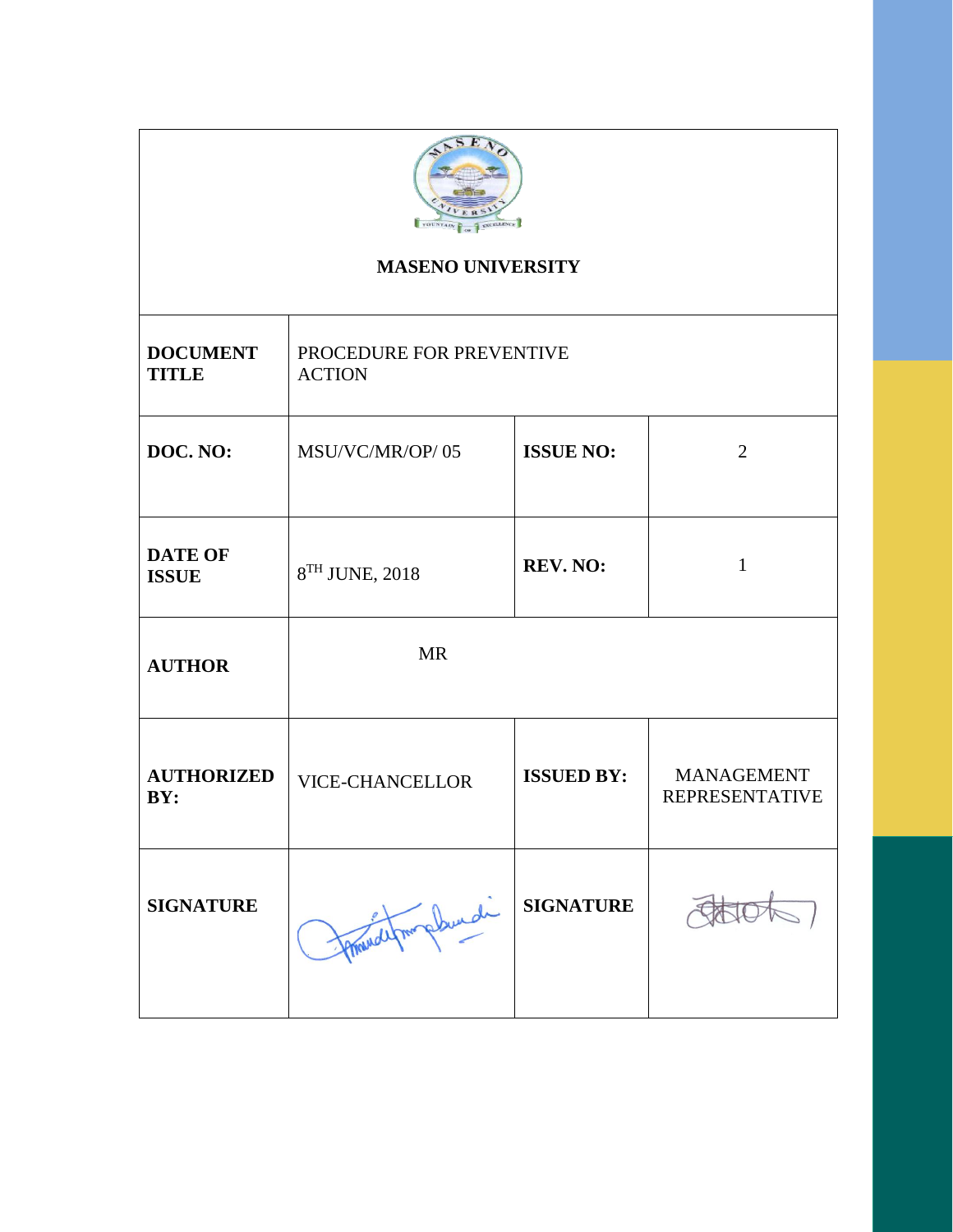|                      | <b>DOCUMENT TITLE</b> PROCEDURE FOR PREVENTIVE ACTION |                  |  |
|----------------------|-------------------------------------------------------|------------------|--|
| ⊩DOC. NO.            | MSU/VC/MR/OP/05                                       | <b>ISSUE NO:</b> |  |
| <b>DATE OF ISSUE</b> | $8TH$ JUNE, 2018                                      | <b>REV. NO:</b>  |  |

# **0.1 DOCUMENT CHANGES**

| #              | Date                       |                | <b>Details of Change</b>                                                                                                          | <b>Authorization</b> |
|----------------|----------------------------|----------------|-----------------------------------------------------------------------------------------------------------------------------------|----------------------|
|                | $(dd\text{-}mm\text{-}yy)$ | Page           | Clause/sub clause                                                                                                                 | Title                |
| 1              | 08/06/2018                 | $\mathbf{1}$   | Incorporation of title and author in addition to<br>of<br>number<br>change<br>document<br>from<br>MSU/MR/OP/06 to MSU/VC/MR/OP/05 | <b>VC</b>            |
| $\overline{2}$ | 08/06/2018                 | 2              | 0.1 change in table structure to include page and<br>clause/sub clause.                                                           | <b>VC</b>            |
| 3              | 08/06/2018                 | 3              | 3.0 Reference to ISO 9001:2015 and ISO 9000:<br>2015 Standards and MSU/VC/MR/OP/01<br><b>Omission of Quality Policy</b>           | <b>VC</b>            |
| $\overline{4}$ | 08/06/2018                 | $\overline{4}$ | 6.1 changed all staff to read "respective members"<br>of staff", 6.2.2(reference to MSU/VC/MR/OP/02                               | <b>VC</b>            |
| 5              | 08/06/2018                 | $\overline{4}$ | 6.2.3 and 6.3 omitted from the procedure                                                                                          | <b>VC</b>            |
| 6              | 08/06/2018                 | 4,5            | 6.2.4 to 6.6.2 rearrangement of the clauses and<br>assignment of responsibilities to MR and the<br>HoDs                           | <b>VC</b>            |
| 7              | 08/06/2018                 | All            | Change of font type and size                                                                                                      | <b>VC</b>            |

# **0.2 DOCUMENT DISTRIBUTION**

 This quality management procedure is available on Maseno University Website for authorized users.

### **1. PURPOSE**

The purpose of this procedure is to ensure that actions are determined and taken to eliminate causes of potential nonconformities in order to prevent their occurrence and that actions taken are appropriate to the effects of the potential nonconformities.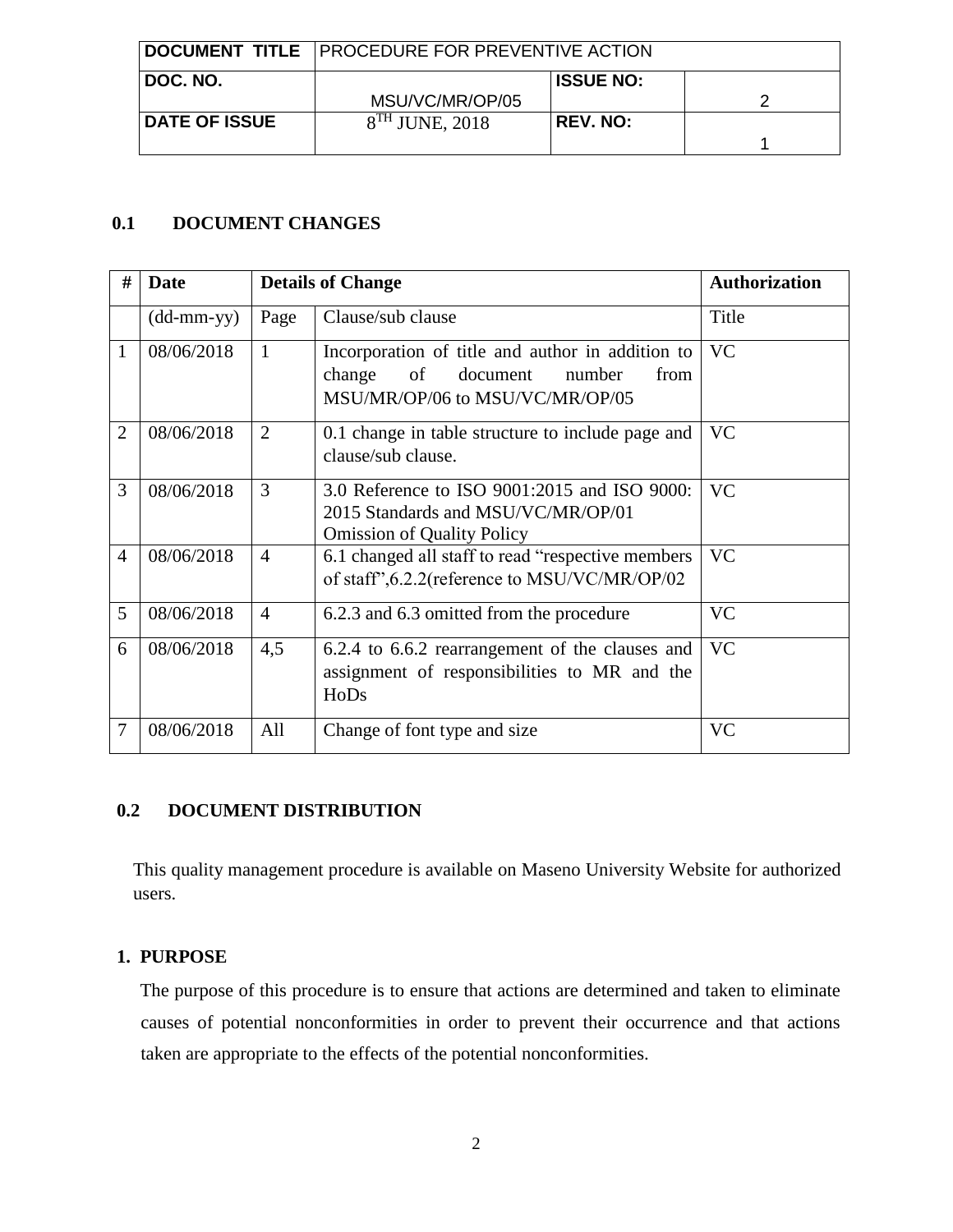|                      | <b>DOCUMENT TITLE</b> PROCEDURE FOR PREVENTIVE ACTION |                  |  |
|----------------------|-------------------------------------------------------|------------------|--|
| DOC. NO.             | MSU/VC/MR/OP/05                                       | <b>ISSUE NO:</b> |  |
| <b>DATE OF ISSUE</b> | $8TH$ JUNE, 2018                                      | <b>REV. NO:</b>  |  |

### **2. SCOPE**

This procedure applies to all identified processes and procedures in Maseno University.

### **3. REFERENCES**

- 3.1 ISO 9001:2015 Quality Management Systems requirements
- 3.2 MSU/MR/OP/02, 3 and 04
- 3.3 ISO 9000:2015, Quality Management systems –Fundamentals and vocabulary
- 3.4 MSU/VC/MR/OP/01

### **4. TERMS (DEFINITIONS) & ABBREVIATION ANDACRONYMS**

### 4.1 **Definitions of Terms Used:**

For the purpose of this procedure the following terms shall apply in addition to those already defined in the Maseno University Quality Manual.

- 4.2 **Preventive action:** Action taken to eliminate the cause of a potential non conformity to ensure that it does not occur
- 4.3 **DVC:** Deputy Vice-Chancellor
- 4.4 **HoD**: Head of Department
- 4.5 **MR** : Management Representative
- 4.6 **MSU:** Maseno University
- 4.7 V**C**: Vice-Chancellor

# **5. RESPONSIBILITIES**

The MR shall ensure the implementation of this procedure and HoDs shall have the responsibility of overseeing the preventive action processes are implemented in their respective functional areas.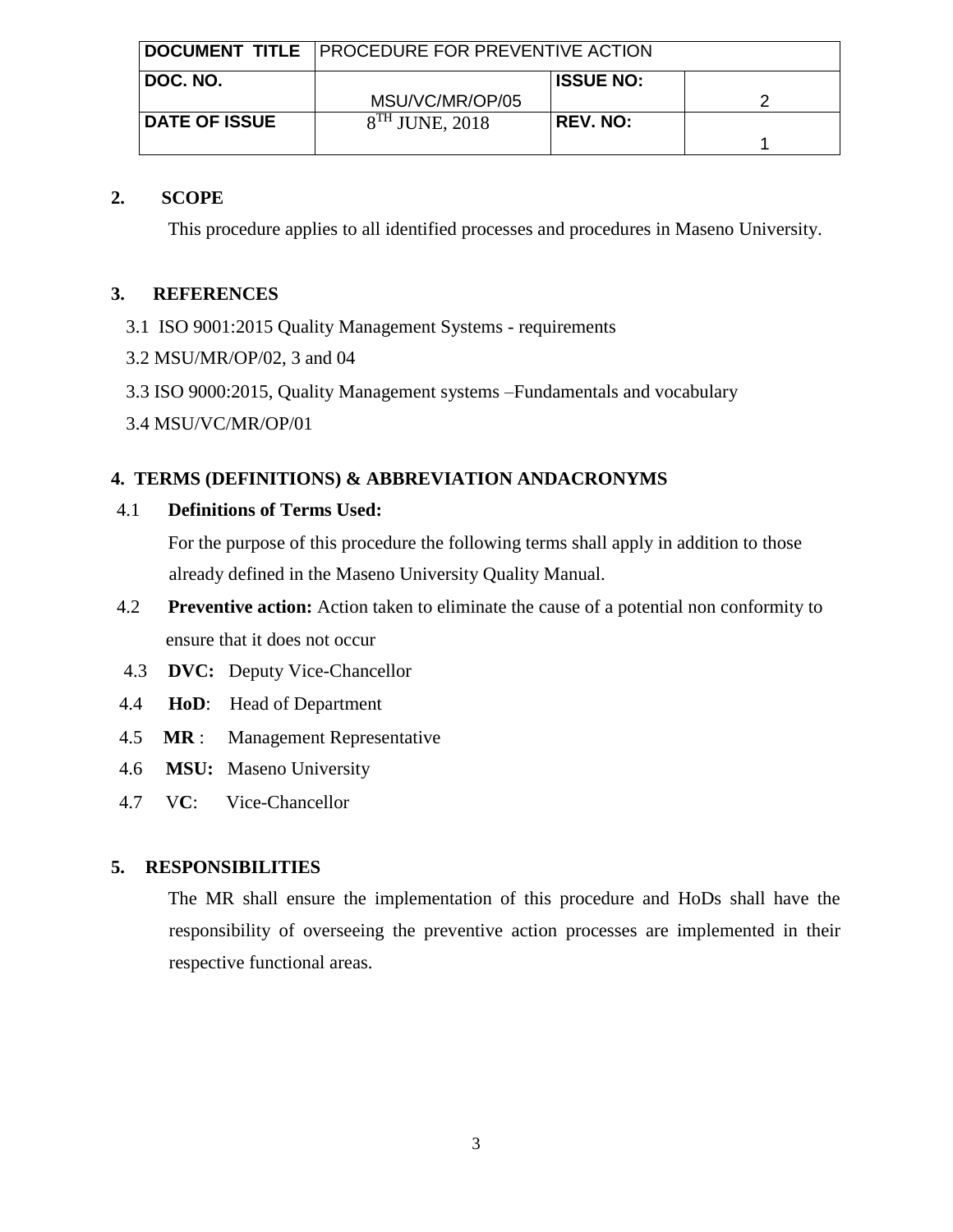|                      | DOCUMENT TITLE PROCEDURE FOR PREVENTIVE ACTION |                  |  |
|----------------------|------------------------------------------------|------------------|--|
| ∣ DOC. NO.           | MSU/VC/MR/OP/05                                | <b>ISSUE NO:</b> |  |
| <b>DATE OF ISSUE</b> | $8TH$ JUNE, 2018                               | <b>REV. NO:</b>  |  |

#### **6. METHOD**

Maseno University shall establish Preventive Action Procedures and work instructions in various functional areas depending on their sensitivity. Preventive actions shall be undertaken as follows:

6.1 Determining potential nonconformities and their causes

In General the DVC, MR, HoD's and respective members of staff shall ensure that:-

- 6.1.1 QMS potential nonconformities are identified and documented in their functional areas in appropriate manner.
- 6.1.2 Causes of potential nonconformities are identified and preventive action plans assigned by HoDs for identified potential nonconformities.

### **6.2 Potential nonconformities identified during audits**

- 6.2.1 Potential nonconformities may be identified during internal (1st party) audits or external (3rd party) audits.
- 6.2.2 Potential nonconformities identified during internal audits conducted as per **MSU/VC/MR/OP/02** Internal Quality Audit procedure shall be recorded by the Internal Quality Auditors in the findings forms and summarized in the audit reports by the Auditor.
- 6.2.3 Preventive action for the identified potential nonconformities shall be recorded in the preventive Action Plan for follow up.
- 6.2.4 The MR shall maintain a Preventive Action register containing details of the potential nonconformities, causes, proposed preventive actions, and completion dates, responsibilities and status.

### **6.3 Evaluating the need for action to prevent occurrence of nonconformities**

The MR, Departmental Heads, and respective members of staff shall ensure that:-

- 6.3.1 The cause of detected potential non conformity is evaluated and determined
- 6.3.2 The root cause is determined in order to come up with a comprehensive preventive action.
- 6.3.3 That the proceedings of such meeting shall be recorded for action